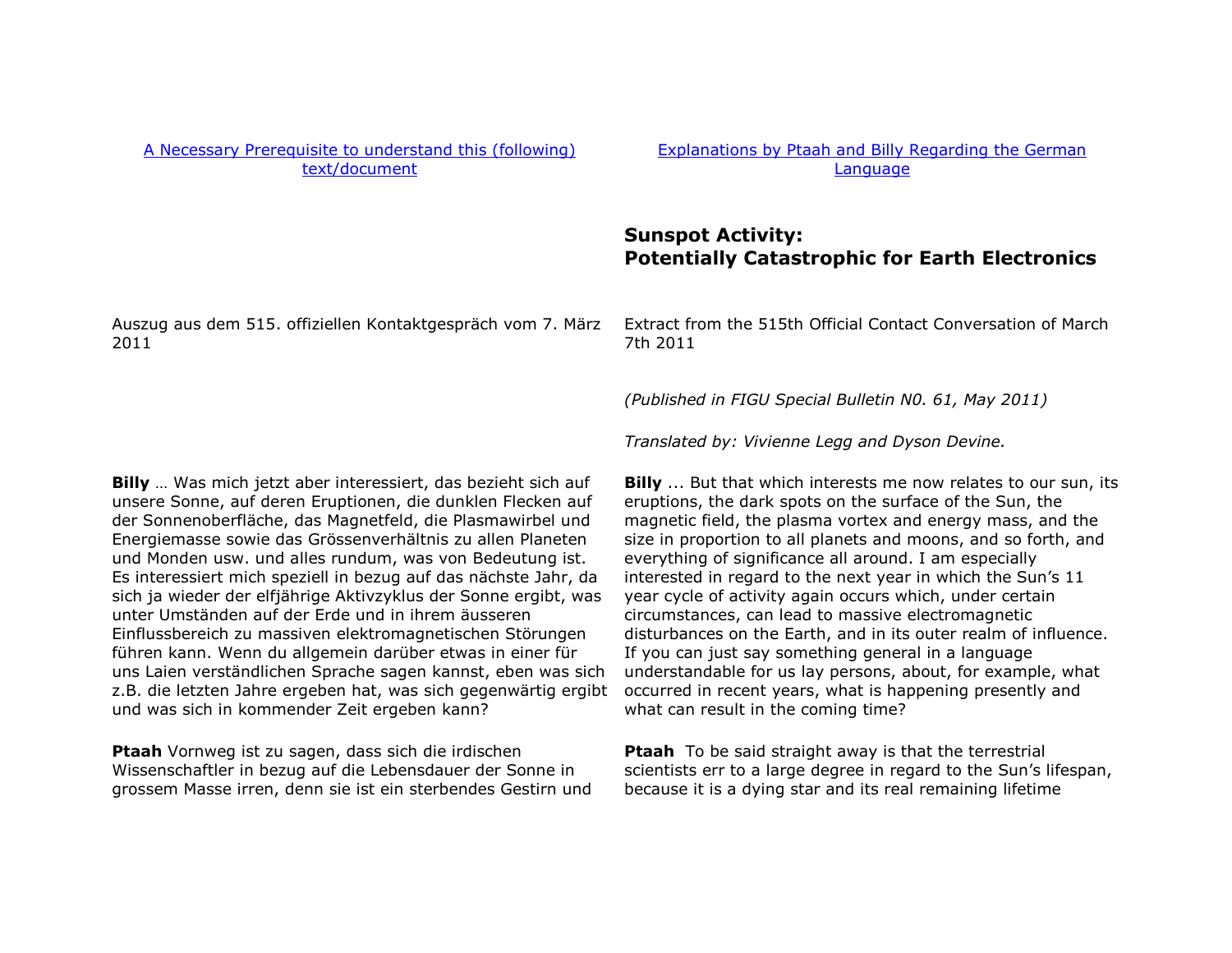ihre wirkliche Nochlebensdauer beträgt je nachdem nur noch 1,5 bis 2,5 Milliarden Jahre. Weiter ist zu sagen, dass das Gestirn seit Jahren in einer schwachen Dynamikphase dahintreibt und nur hie und da eine regere Tätigkeit aufnimmt, wie z.B. im März 2010. Die Dynamik der Sonne beruht in etwa elfjährigen Zyklen, die wiederum mit den Magnetfeldern zusammenhängen, die aber auch das Austreten der Energie behindern, die aus dem Sonneninnern herausdrängt. Es existieren aber noch eine grössere Anzahl anderer Faktoren, durch die alle Abläufe bestimmt werden. Dabei spielt auch die für die irdischen Wissenschaftler noch sehr geheimnisvolle dunkle Materie eine gewisse Rolle, und zwar insbesondere in bezug auf den Transport der heissen Energie der Sonne, denn ohne den Einfluss der dunklen Materie wäre dieser nicht möglich. Durch die Hitzeenergie aus dem Innern des Sterns wird die rund 6000 Grad Celsius heisse Sonnenoberfläche bis zu einer Million Grad Celsius aufgeheizt, dies, während die dunklen Sonnenflecken jedoch nur eine Temperatur von rund 4000 Grad Celsius aufweisen und tunnel- resp. trichterförmig bis 1700 Kilometer tief in das Sonneninnere reichen. In diesen Tiefen herrschen im Gestirn viele Millionen Grad Celsius. Durch diese Temperaturen verwandelt sich die innere Sonnenmaterie in Plasma, in elektrisch geladenes Gas, wobei diese Massen mit einer Geschwindigkeit von 100 000 Stundenkilometern als flammendes Plasma rund um den Schlund herausschiessen. Treten dunkle Sonnenflecken in Gruppen auf, dann gehen daraus gewaltige Sonnenstürme hervor, die Energien freisetzen, die nur vergleichbar sind mit der Energie von Milliarden herkömmlicher Atombomben. Die Sonne lebt und schleudert ihre ungeheuren Energien in ihren Systembereich hinaus, auch wenn sie ein sterbender Stern ist, der gegenwärtig in einer minderen Aktivität dahintreibt. Kommt die neue hohe Aktivitätsphase, die fortan und im nächsten Jahr zu erwarten ist, dann kann diese ungeheuer gross sein und auf der Erde in bezug auf die Natur und die menschlichen

accordingly amounts to only 1,500,000,000 to 2,500,000,000 years. To say, further to that, is that the star has drifted for years in a weak dynamic phase, and only becomes more active now and again, for example, in March 2010. The dynamic of the Sun is based on cycles of approximately eleven years which, in turn, are connected with the magnetic fields which, however, also impede the emergence of the energy which surges from the interior of the sun. But an even greater number of other factors exist through which all processes are determined. Dark matter, which for the terrestrial scientists is still very mysterious, also thereby plays a certain role, and indeed in particular in regard to the transport of the Sun's hot energy, because without the influence of the dark matter this would not be possible. The around 6,000 degree Celsius hot surface of the Sun is heated up to 1,000,000 degrees Celsius by the thermal energy from the interior of the star. This, while the dark sun spots however only have a temperature of around 4,000 degrees Celsius and extend up to 1,700 kilometres deep into the sun's interior by means of their tunnel-like, that is to say, funnel-like form. At these depths it is many millions of degrees Celsius in the star. As a result of these temperatures the inner material of the sun transforms into plasma - into electrically charged gas - whereby these masses shoot out all around the maw as flaming plasma at a speed of 100,000 kilometers an hour. If dark sun spots emerge in groups, then enormous sun-storms emerge from them which release energies which are only comparable with the energy of thousands of millions of conventional atomic bombs. The Sun lives and hurls its monstrous energies out into its area of the system, even if it is a dying star which presently drifts in a phase of lesser activity. If the new, high phase of activity comes, which is to be expected immediately and in the next year, then it can be monstrously big and can cause very much damage in regard to nature and the human electronic technological advances. Basically, violent plasma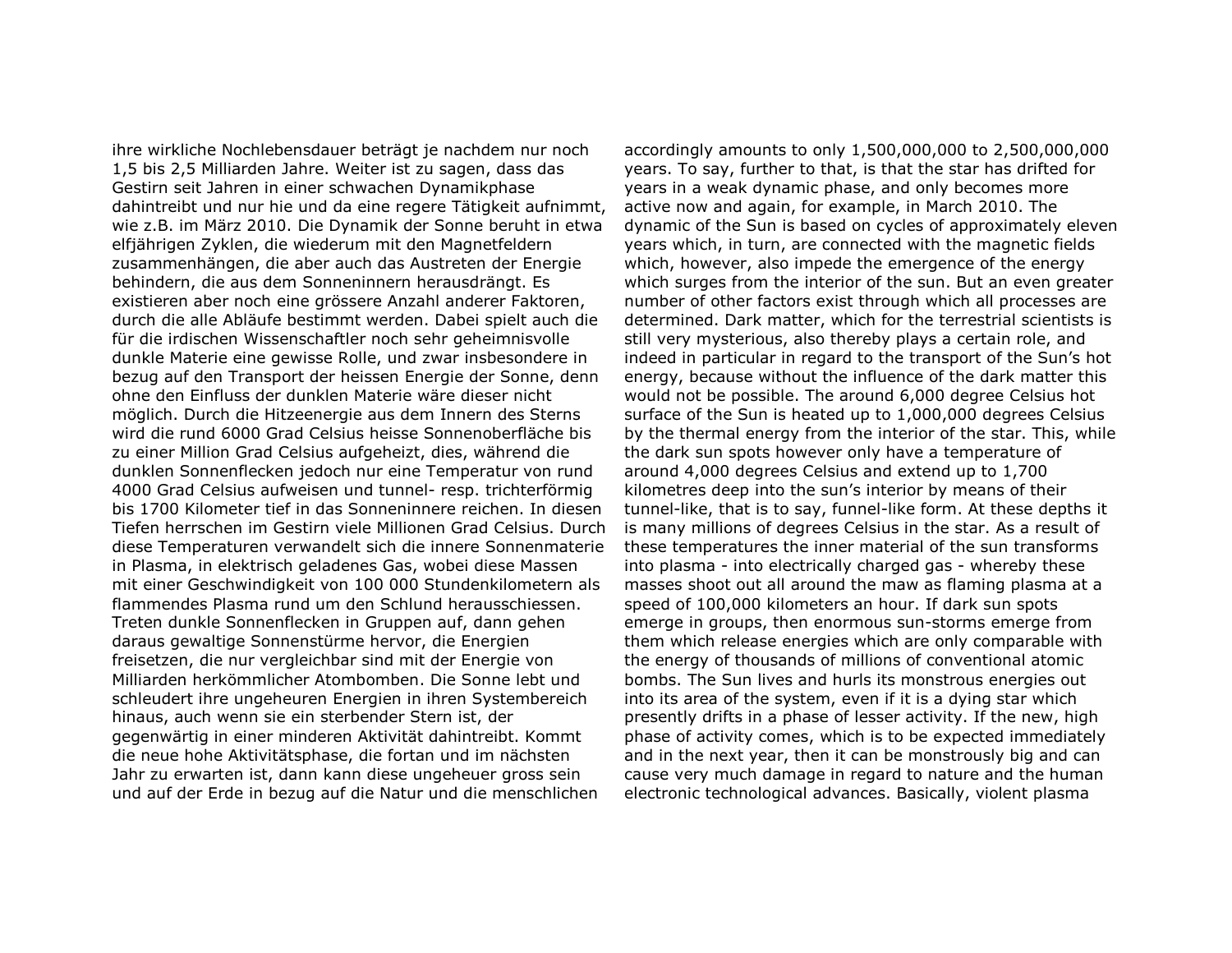elektrotechnischen Errungenschaften sehr viel Schaden anrichten. Grundsätzlich hätten schon längst heftige Plasma-Eruptionen stattfinden sollen, doch da die Aktivität sozusagen auf ein Minimum hinuntergefahren ist, blieben bisher grössere Ausbrüche aus, die nun aber bei der bevorstehenden neuen Aktivität sehr gewaltig sein können. Tatsache ist, dass sich dafür im Sonneninnern zur Zeit gewaltige Veränderungen ergeben, die auch in der Form äussere Auswirkungen zeitigen, dass z.B. eine weitumfassende Materieströmung auf der Sonnenoberfläche entstanden ist, die von den abgeschwächten dunklen Sonnenflecken entstandene Magnetfeldreste in Richtung der Sonnenpole treibt, um dort wieder bis zu 250 000 Kilometer tief in das Sonneninnere abzusinken, um sich dann wieder zurück in Richtung des Äquators zu bewegen. In genannter Tiefe des Sonneninnern ziehen sich die Magnetfeldreste wieder in die Länge und verstärken sich auch wieder, was besagt, dass sie sich neu mit Energie aufladen, wonach sie erneut aktiv werden und abermals an die Oberfläche hervorbrechen und neue dunkle Sonnenflecken bilden. Daraus geht auch hervor, dass diese Materieströmung zusammen mit der verschieden schnellen Rotation der Sonnenoberfläche dafür sorgt, dass eine Umpolung des Sonnenmagnetfeldes erfolgt, die alle elf Jahre in Erscheinung tritt. Normalerweise bewegt sich die Materieströmung hin zu den Polen sehr langsam, und zwar mit einer Stundengeschwindigkeit von etwa 2,7 bis 3,7 Kilometern, doch seit rund sieben Jahren beläuft sich diese Geschwindigkeit auf etwa 50 Kilometer pro Stunde. Diese schnelle Strömung hat zur Folge, dass die Magnetfelder am Äquator der Sonne in ihrem Entstehen verhindert werden. Dies ist auch der Grund dafür, dass die letzten drei Jahre auf der Erde enorm kalte Winter waren. Die dunklen Sonnenflecken, die von heissem Gas und Plasma befördernden riesigen, trichterförmigen Magnetfeldlinienschleifen umgeben sind, zeigen das eigentliche magnetische Wesen der Sonne auf. Ergeben sich

eruptions should have already been occurring for a long time, yet since the activity has, so to speak, dropped to a minimum, greater outbreaks have not occurred up to this point, but, with the new activity which is ahead, they can now be very enormous. The fact is that, currently, for that reason, in the Sun's interior, enormous changes are taking place, which also show in the form of external effects. For example, on the surface of the Sun, an extensive current of material has emerged which is driven by the residue of the magnetic field (which has arisen from the weakened, dark sunspots) in the direction of the poles of the Sun, to then sink again there up to 250,000 kilometers deep into the Sun's interior, to then move back again in the direction of the equator. At the mentioned depth of the Sun's interior, the magnetic fields again lengthen and also become strong again, which means that they are newly charged with energy, after which they become newly active and break out yet again on the surface and form new, dark sunspots. From that it also follows that these material currents, together with the different, fast rotation of the surface of the sun, assures that a reversal of the magnetic fields of the Sun results, which manifests every eleven years. Normally the current of material moves very slowly towards the poles, and indeed at a speed of 2.7 to 3.7 kilometers per hour, yet for about seven years this speed has amounted to about 50 kilometers per hour. The result of this fast current is that the magnetic fields are prevented from emerging on the Sun's equator. This is also the reason why the last three years on Earth had enormously cold Winters. The dark sunspots which are surrounded by giant, funnelshaped magnetic field line loops - which transport hot gas and plasma - show the actual magnetic <sup>1</sup>Wesen of the Sun. If particularly big energy outbreaks occur, then the magnetic field lines and the plasma free themselves from the Sun and shoot away from it. The plasma loops thereby reach, as magnetic energy, up to 100,000 kilometers in length and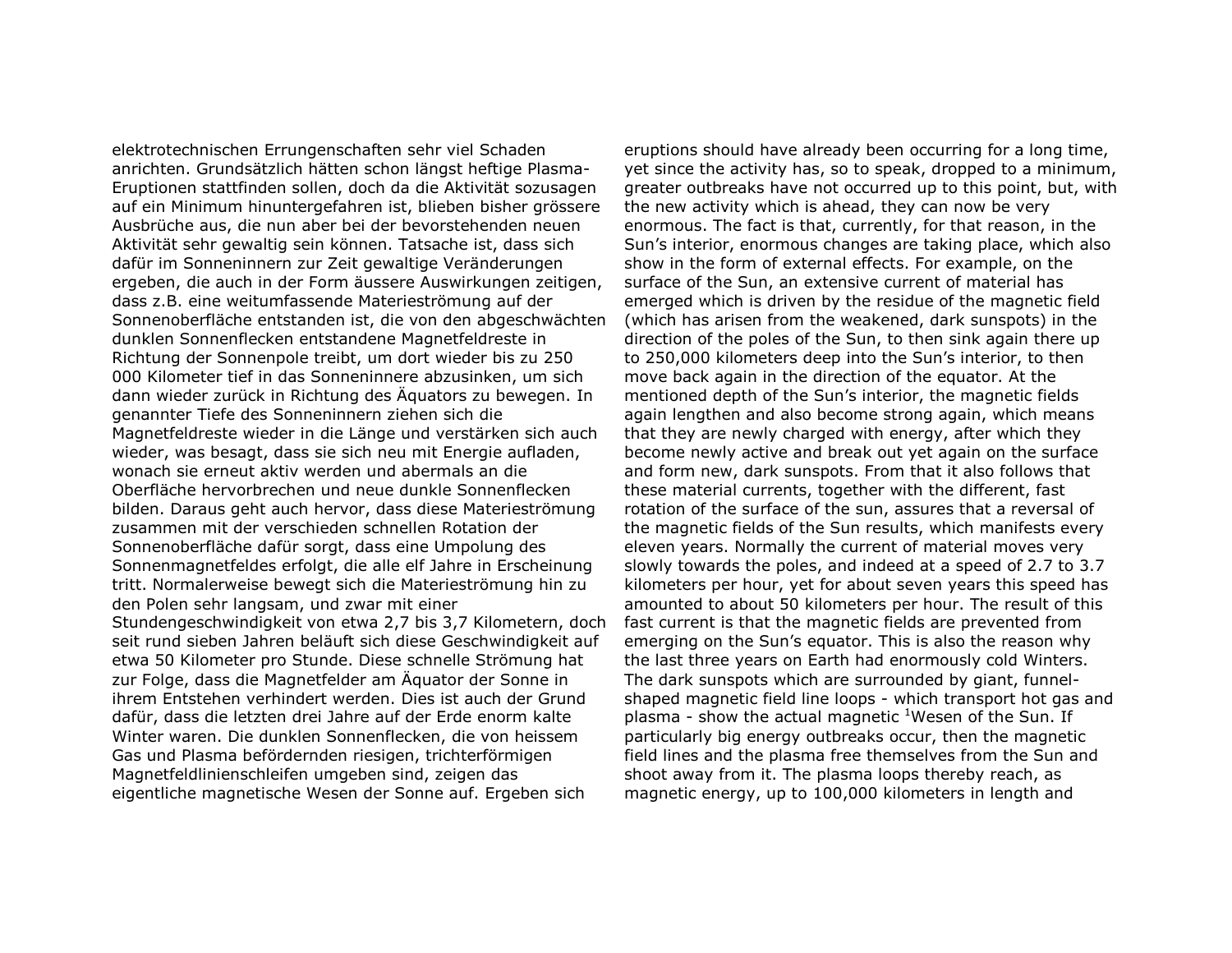besonders grosse Energieausbrüche, dann lösen sich die Magnetfeldlinien und das Plasma von der Sonne und schiessen von ihr weg. Die Plasmaschleifen als magnetische Energie erreichen dabei Längen und Weiten bis über 100 000 Kilometer, wenn sie aus der Sonne hervorbrechen, wobei dann auch riesige dunkle Zonen auf der Sonnenoberfläche entstehen. Wenn mehr dunkle Sonnenflecken entstehen, dann ergibt sich das daraus, dass vermehrt Magnetfeldlinien die Sonnenoberfläche durchbrechen. Je stärker also das Magnetfeld ist, desto mehr treten dunkle Sonnenflecken in Erscheinung, wird es hingegen schwächer, desto weniger ergeben sich dunkle Flecken. Das Magnetfeld der Sonne, genannt Heliosphärische Stromschicht, wirkt sich rotierend spiralstrahlenförmig auf das gesamte SOL-System aus, und zwar bis in die äussersten Bereiche des KuiperGürtels und noch einiges darüber hinaus. Aus diesen Sonnenflecken entweichen Magnetfeldlinien aus dem Sonneninnern, wobei die ausgestossene und die Erde treffende Energie der Sonne ungeheuer hoch ist. Rund gerechnet wird die Erde in jeder einzelnen Sekunde von einer Energiemasse getroffen, wie diese von etwa 155–160 Millionen Atomkraftwerken produziert werden könnte. Die Energiemasse ist also derart gewaltig, dass bereits 0,01 Prozent davon genügen würde, um den Energiebedarf der gesamten irdischen Menschheit von acht Milliarden Erdenbewohnern zu decken. Und bezüglich des Grössenverhältnisses zu den Planeten und Monden usw. im SOL-System ist zu sagen, dass diese nur gerade 0,2 Prozent gegenüber dem Zentralgestirn ausmachen, das 99,8 Prozent des gesamten Materieinhalts im SOL-System in sich birgt. Wie gesagt, ist die Sonne ein sterbendes Gestirn, das noch zwischen 1,5 und 2,5 Milliarden Jahre existieren wird, bei einem gegenwärtigen aktiven Alter von rund 5 Milliarden Jahren. Der Ur-Ur-Ursprung liegt jedoch sehr viel weiter zurück und beruht auf Urenergien, deren Alter die irdischen Wissenschaftler einerseits nicht errechnen können und die

breadth if they break forth from the Sun, whereby giant dark zones then also come about on the Sun's surface. If more dark sunspots come about, then that results from the fact that magnetic field lines are increasingly breaking through the Sun's surface.

 Therefore the stronger the magnetic field, the more dark sunspots manifest. If, on the other hand, it is weaker, fewer dark spots occur. The Sun's magnetic field, called the heliospheric current sheet, has - in its rotating, spiral radiation form - an effect on the entire SOL system, and, in fact, up to the outermost realms of the Kuiper belt, and still some distance beyond. From these sunspots, magnetic field lines escape from the Sun's interior, whereby the Sun's ejected energy, which strikes the Earth, is monstrously high. On average, the Earth is struck every single second by an energy mass such as could be produced by approximately 155 – 160 million atomic power plants. The energy mass is therefore so enormous that 0.01 percent of it would already be sufficient to meet the energy requirements of the entire terrestrial humanity of 8 billion Earth inhabitants. And what there is to say concerning the size in proportion to the planets and moons, and so forth, in the SOL system, is that they come to only exactly 0.2 percent of the central heavenly body, which contains 99.8 percent of the entire material content in the SOL system. As said, the Sun is a dying star, which will still exist for between 1,500,000,000 and 2,500,000,000 years, with a presently active age of around 5,000,000,000 years. However its <sup>2</sup>Ur-Ur origin lies very much further back and is based on ur-energies, the age of which, on one hand, the terrestrial scientists cannot calculate, and which appears fantastic to them, because it leads back to previous forms of the whole universe about which they lack knowledge and understanding regarding its existence. They do not understand, and are also not able to fathom, that the visible material universe is only the fourth belt of the universe, which consists of seven belts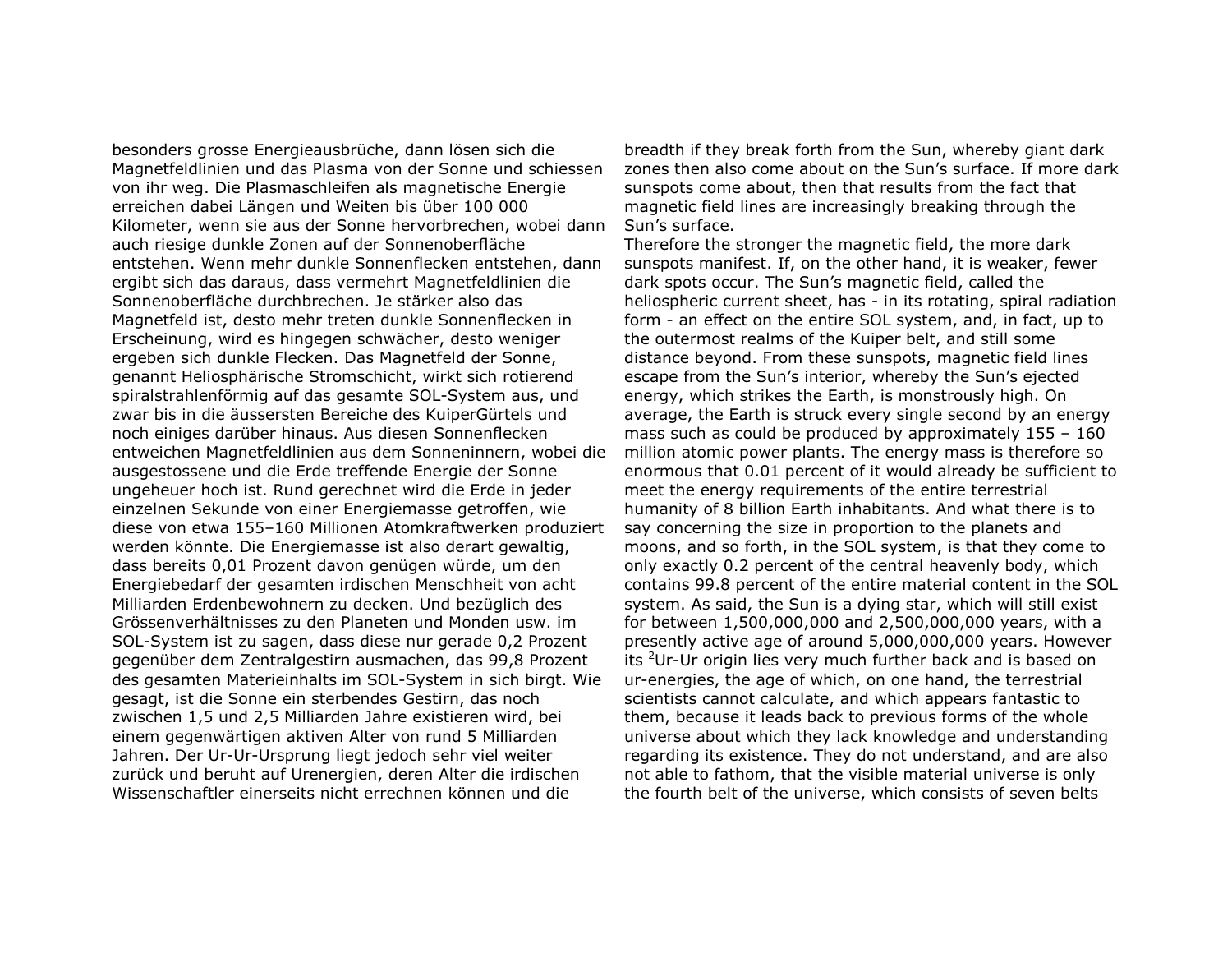ihnen als phantastisch erscheinen, weil diese in frühere Formen des gesamten Universums zurückführen, zu dessen Existenz ihnen das Wissen und Verstehen fehlt. Nicht verstehen sie nämlich, und vermögen auch nicht zu ergründen, dass das sichtbare materielle Universum nur der vierte Gürtel des Universums ist, das aus gesamthaft sieben Gürteln besteht, wobei nur der vierte Gürtel Galaxien, Nebel, Sonnen, Planeten und Monde usw. aufweist, während die inneren drei und äusseren drei immateriellen Energiegürtel nicht gesehen werden können, so also auch nicht die beiden innern und äusseren Energiegürtel, zwischen denen sich der materielle Gürtel resp. das materielle Universum befindet und aus denen die sogenannte Hintergrundstrahlung hervorgeht. Auch wissen die irdischen Wissenschaftler nicht, dass sich der Materiegürtel alle 49 Milliarden Jahre erneuert, was letztmals vor rund 17 Milliarden Jahren der Fall war, und dass das heutige Materielluniversum bereits die dritte Form der steten Erneuerung und das gesamte siebengürtelige Universum bereits rund 46 Billionen Jahre alt ist. Doch zurück zur Sonne: Für alle Lebensformen im SOL-System bedeutet die Sonne Leben, und von der Sonnenenergie profitieren auch jene Lebensformen tief im Erdinnern, die in völliger Finsternis leben und nie einen Sonnenstrahl sehen. Und nicht nur die Planeten drehen sich um sich selbst, sondern gleichermassen geschieht das auch mit der Sonne, die in einem eigenen Rhythmus in vier Wochen um die eigene Achse rotiert. Dabei hat sie jedoch verschiedene Umdrehungszeiten und Umdrehungsgeschwindigkeiten am Äquator, nahe an denPolen und in den mittleren Breiten, wodurch allein gewährleistet ist, dass sie die in ihrem Innersten erzeugten Energien bis an den äussersten Rand ihres Systems schleudern kann. Erst durch die entstehende Reibung der verschiedenen schnellen Teile der verschiedenen Umdrehungsgeschwindigkeiten bilden sich ständig

durcheinanderwirbelnde elektromagnetische Feldlinien. Dabei

altogether, whereby only the fourth belt has galaxies, nebulae, suns, planets and moons, and so forth, while the inner three and outer three immaterial energy belts cannot be seen and, therefore, the inner and external energy belts, between which the material belt - that is to say, the material universe - is located, and from which the so-called background radiation emerges, cannot be seen. Also, the terrestrial scientists do not know that the material belt renews itself every 49,000,000,000 years which, last time, was around 17,000,000,000 years ago, and that the current material universe is already the third form of the constant renewal and that the entire seven belted universe is already around 46,000,000,000,000 years old. But back to the Sun: the Sun means life for all life-forms in the SOL system, and those lifeforms deep in the interior of the Earth, which live in complete darkness and never see a ray of sun, also profit from the Sun's energy. And not only do the planets themselves rotate but the same thing happens with the Sun, which, with its own rhythm, rotates on its own axis once every four weeks. However, it thereby has different rotation times and rotation speeds; at the equator, near the poles and in the middle latitudes; whereby that alone guarantees that it can sling the energies - which are generated in its innermost region - as far as the outermost edge of its system. Only as a result of the arising friction, between the different fast parts of the points of rotation which have different speeds, do constantly whirling electromagnetic field lines form. What thereby happens is that the more extensive the whirling, the greater the activity of the Sun. Presently the Sun is passing into a weak dynamic. Consequently there is only a little activity, which is also expressed in few dark sunspots. They are not insignificant in their mass because they in fact often have a size into which the Earth would fit five or six times. Yet what there also is to say in regard to the size is that the Sun collapses into itself and therefore shrinks, and has indeed done so already for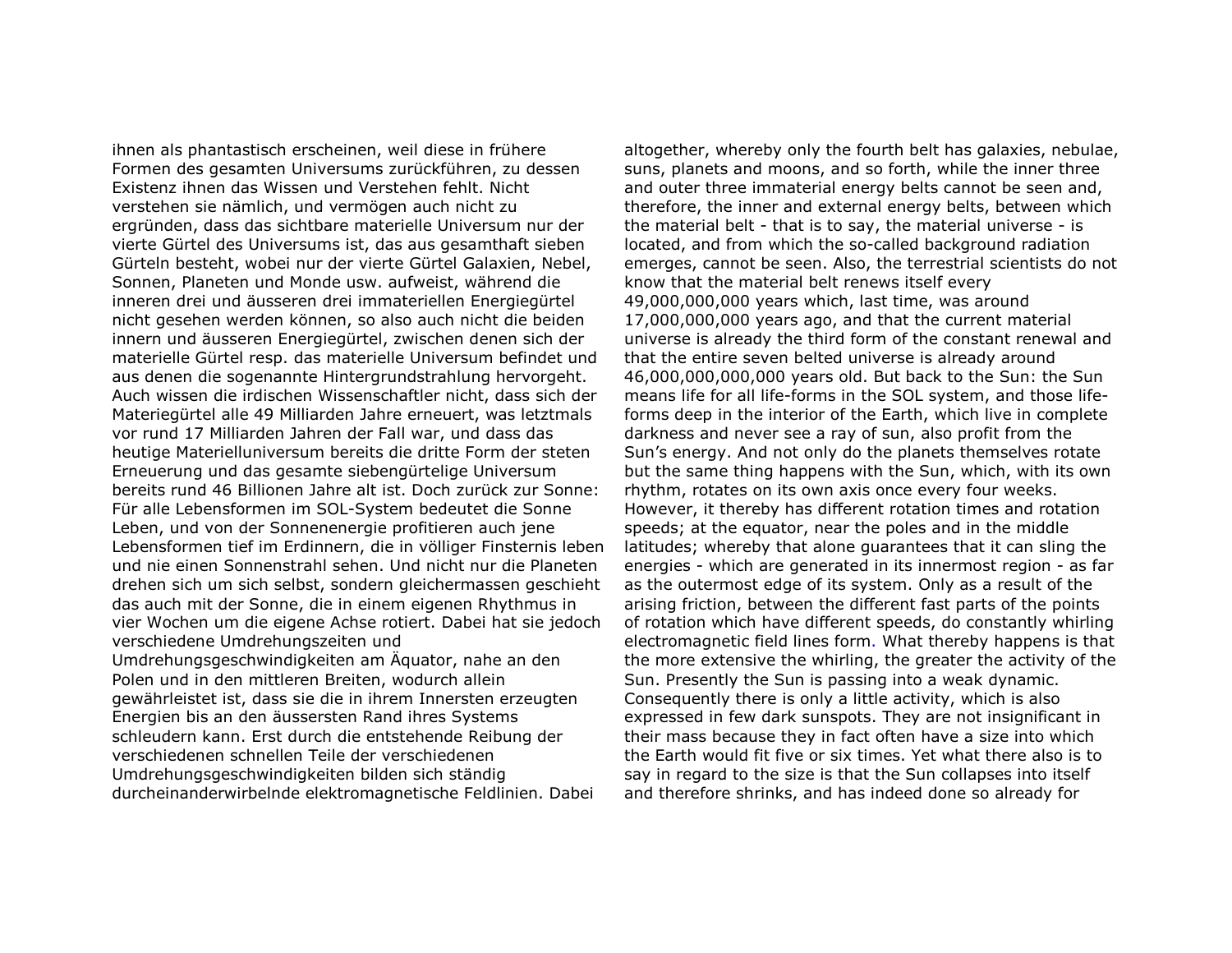ist gegeben, dass, je umfangreicher das Durcheinanderwirbeln wird, sich die Aktivität der Sonne steigert. Gegenwärtig geht die Sonne in einer schwachen Dynamik dahin, folglich nur wenig Aktivität ist, was sich auch in wenigen dunklen Sonnenflecken zum Ausdruck bringt. Diese sind in ihrem Mass nicht gering, denn tatsächlich haben sie oft eine Grösse, in der die Erde fünf- oder sechsmal Platz finden würde. Doch in bezug auf die Grösse ist auch zu sagen, dass die Sonne in sich zusammensinkt und also schrumpft, und zwar schon seit mehreren hundert Jahren. Es sind die ersten Zerfallserscheinungen des Sterbens des Sterns, der nur noch etwa 1,5 bis 2,5 Milliarden Jahre als Lebensspender für das SOL-System existieren wird. Zu sagen ist aber auch, dass sich das Gestirn bei einer sehr hohen Aktivität wieder um einiges weiten resp. etwas aufblähen kann, was sich jedoch nur in einem Zyklusbereich ergibt, wonach das Abnehmen resp. das Schrumpfen wieder auf die ursprüngliche Ausgangsform zurückfällt. Was sich nun beim Umbruch des diesmaligen Zyklus ergibt, das steht noch nicht endgültig fest, doch kann gesagt werden, dass es zu einem Inferno kommen kann, wenn urweltliche Magnetbögen hervorbrechen und dadurch alle elektrotechnischen Errungenschaften der Erdenmenschen auf der Erde und im Erdorbit lahmgelegt werden. Die heutige Elektrotechnik und damit auch die gesamte Elektronik auf der Erde ist äusserst empfindlich in bezug auf Sonnenstürme und sonstige kosmische Strahlung, folglich alles zusammenbrechen kann, wenn starke Ausbrüche von Sonnenstürmen ihre Energien zur Erde gelangen lassen und auf dieser Elektronenstürme hervorrufen. Diese induzieren nämlich elektrische Ströme, durch die Unmengen elektrotechnische und also auch elektromagnetische Apparaturen und Geräte aller Art ebenso ausser Funktion gesetzt werden können wie auch Atom- und Elektro-Kraftwerke sowie sonstige Werke, Maschinen und Gefährte usw., die in irgendeiner Weise mit elektrischer Energie in Zusammenhang stehen. Geschieht

several hundred years. These are the first manifestations of decay to do with the dying of the star, which will only exist for approximately another 1,500,000,000 to 2,500,000,000 years as a giver of life for the SOL system. But also to say is that, with very high activity, the heavenly body can again expand some distance, or, swell somewhat, which however only occurs within a cyclical range after which the reduction, or, the shrinking, drops back again to the original starting-point form. Now, what occurs with the upheaval of the cycle this time is still inconclusive, yet it can be said that it can come to an inferno, if primordial magnetic bows break through and all the Earth human being's electronic technological advances on Earth and in the Earth's orbit are thereby paralysed. The current electronic technology and thereby also the entirety of the electronics on the Earth is extremely sensitive in regard to storms on the Sun and other cosmic radiation; consequently everything can collapse if strong sun-storm eruptions send their energies to Earth and induce storms of electrons on Earth. These induce electric currents as a result of which enormous numbers of electrical - and therefore, also electromagnetic - apparatuses and devices of all kinds can be made inoperable just as can atomic and electric power plants as well as other plants, machines and vehicles, and so forth, which are in any way associated with electrical energy. If something happens in this form then the whole thing is absolutely not harmless, because if such harmful consequences arise, then not only do large parts of the economy and medical care, as well as drinking water supply, collapse, but also the production and necessary transport of food stuffs, as well as general security measures against plundering. Not to mention that, in regard to all Earth human advances, a setback in development could result and damage could generally come about in all areas, which would take decades to rectify again. The Earth human beings and their governments would also come to the brink of financial ruin,